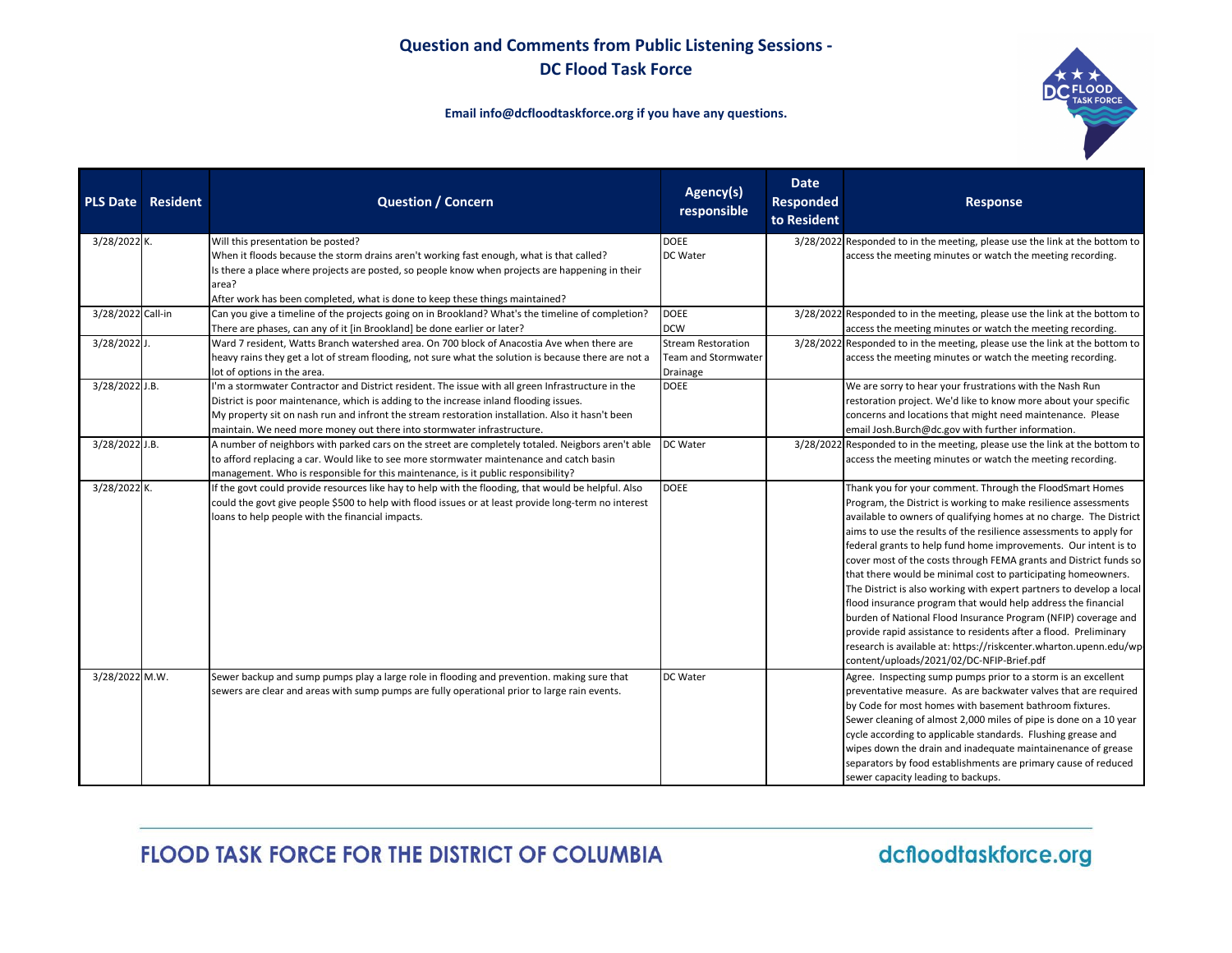

#### **Email info@dcfloodtaskforce.org if you have any questions.**

| 3/28/2022 B.R.   | Some folks in Ward 8 are concerned about naturalizing Oxon Run stream and it's potential impact                                                                                                                                                                                                                                                                                                                                                                                                                                                                                     | <b>DOEE</b>                                 | $3/28/2022 +$   | Responded to in the meeting, please use the link at the bottom to                                                                                                                                                                                                                                                                                                                                                                                                                                                                                                                                    |
|------------------|-------------------------------------------------------------------------------------------------------------------------------------------------------------------------------------------------------------------------------------------------------------------------------------------------------------------------------------------------------------------------------------------------------------------------------------------------------------------------------------------------------------------------------------------------------------------------------------|---------------------------------------------|-----------------|------------------------------------------------------------------------------------------------------------------------------------------------------------------------------------------------------------------------------------------------------------------------------------------------------------------------------------------------------------------------------------------------------------------------------------------------------------------------------------------------------------------------------------------------------------------------------------------------------|
|                  | on flooding. What steps will be taken to maintain the stream once the naturalization process has                                                                                                                                                                                                                                                                                                                                                                                                                                                                                    | <b>Stream Restoration</b>                   | additional      | access the meeting minutes or watch the meeting recording.                                                                                                                                                                                                                                                                                                                                                                                                                                                                                                                                           |
|                  | been completed to prevent flooding in this floodplain?                                                                                                                                                                                                                                                                                                                                                                                                                                                                                                                              | Team                                        | follow up       |                                                                                                                                                                                                                                                                                                                                                                                                                                                                                                                                                                                                      |
| 3/28/2022 J.O.   | Can you discuss what happened to the expired Flood Assistance Fund Program mentioned by CM<br>McDuffie in the past Flood and Climate Resilience hearing? Any chances of that being rekindled?                                                                                                                                                                                                                                                                                                                                                                                       | <b>DOEE</b>                                 | Needs follow up | The 2012 Flood Assistance Fund was an important first step in<br>assisting DC residents with the repair of flood damage. However,<br>accessibility was limited to residents who experienced damage<br>specifically from a sewer backflow event. The District is currently<br>working with expert partners to develop a more comprehensive<br>local flood insurance program that would help address the<br>financial burden of National Flood Insurance Program (NFIP)<br>coverage and provide rapid assistance to residents after a flood.<br>Updates will be provided at future Task Force meetings |
| 3/28/2022 J.L.   | The Catch basins are at 709-715 Anacostia. DC Water's catchbasins tend to get overwhelmed here.<br>There is a sizable stormwater management system for this development, so other areas are well<br>drained but this particular area catches water from much of the area.<br>The Stormwater best management practice (a raingarden) I mentioned is at 679 Anacostia Ave. I<br>think the rain garden is maintained by the HOA for that development.<br>French drains! Reminds me of how they provide drainage to marshy farm fields where I grew up.                                 | DC Water                                    |                 | If it relates to the catchbasins at 709-715 Anacostia, DC Water<br>investigated this area and cleaned the storm pipes after receiving<br>flooding reports. DOEE is in the process of developing an<br>Integrated Flood Model that will analyze areas with chronic<br>flooding and recommend solutions.                                                                                                                                                                                                                                                                                               |
| 3/28/2022 B.L.R. | Have you done an assessment of [who has backwater valves] all the homes in the floodplain in<br>Wards 7 and 8?<br>As it relates to the backwater valve? I don't think people would generally know if they have a<br>backwater valve.<br>How do you define minimal cost to resident?                                                                                                                                                                                                                                                                                                 | <b>DOEE</b><br><b>Collective Task Force</b> |                 | 3/28/2022 Responded to in the meeting, please use the link at the bottom to<br>access the meeting minutes or watch the meeting recording.                                                                                                                                                                                                                                                                                                                                                                                                                                                            |
| 3/28/2022 M.D.   | What types of homes are available for these free resilience assessments?                                                                                                                                                                                                                                                                                                                                                                                                                                                                                                            | <b>DOEE</b>                                 |                 | 3/28/2022 Responded to in the meeting, please use the link at the bottom to<br>access the meeting minutes or watch the meeting recording.                                                                                                                                                                                                                                                                                                                                                                                                                                                            |
| 3/28/2022 K.     | Now, are these currently running and fully funded? If so, what is the capacity of the programs? Can<br>these two programs run together as a one-stop shop?<br>Can they go door to door for these programs in the most at-risk and hardest hit areas?<br>Who will qualify? Will there be a minimum (ie \$500) that anyone can qualify regardless of income?<br>Will it be funded by rate increases for the residents?<br>Do you plan to do a survey on the ground area to gain the info that you talked about?<br>Will the public be allowed to participate in the flood task force? | <b>DOEE</b>                                 |                 | 3/28/2022 Responded to in the meeting, please use the link at the bottom to<br>access the meeting minutes or watch the meeting recording.                                                                                                                                                                                                                                                                                                                                                                                                                                                            |
| 3/28/2022 B.R.   | How will folks know if they are being charged fairly for mitigation solutions?                                                                                                                                                                                                                                                                                                                                                                                                                                                                                                      | <b>DOEE</b>                                 |                 | 3/28/2022 Responded to in the meeting, please use the link at the bottom to<br>access the meeting minutes or watch the meeting recording.                                                                                                                                                                                                                                                                                                                                                                                                                                                            |
| 3/28/2022 J.B.   | How I can i get involve with helping ramping up with the flood assessment                                                                                                                                                                                                                                                                                                                                                                                                                                                                                                           | <b>DOEE</b>                                 |                 | 3/28/2022 Responded to in the meeting, please use the link at the bottom to<br>access the meeting minutes or watch the meeting recording.                                                                                                                                                                                                                                                                                                                                                                                                                                                            |
| 3/28/2022 K.     | Is it fair to put the financial burden on the public? Especially if the water is coming from the storm<br>drains not draining fast enough.<br>Could someone please type the current insurance in the chat please?<br>The last slide listed the current flood insurance names, was just wondering if I could have the names<br>of those please?<br>Can they create a campaign around these programs? Working with outside organizations to let<br>people know about these resources? Giving presentations to kids at school, fairs, food drives, etc.                                | <b>Collective Task Force</b>                |                 | 3/28/2022 Responded to in the meeting, please use the link at the bottom to<br>access the meeting minutes or watch the meeting recording.                                                                                                                                                                                                                                                                                                                                                                                                                                                            |

FLOOD TASK FORCE FOR THE DISTRICT OF COLUMBIA

dcfloodtaskforce.org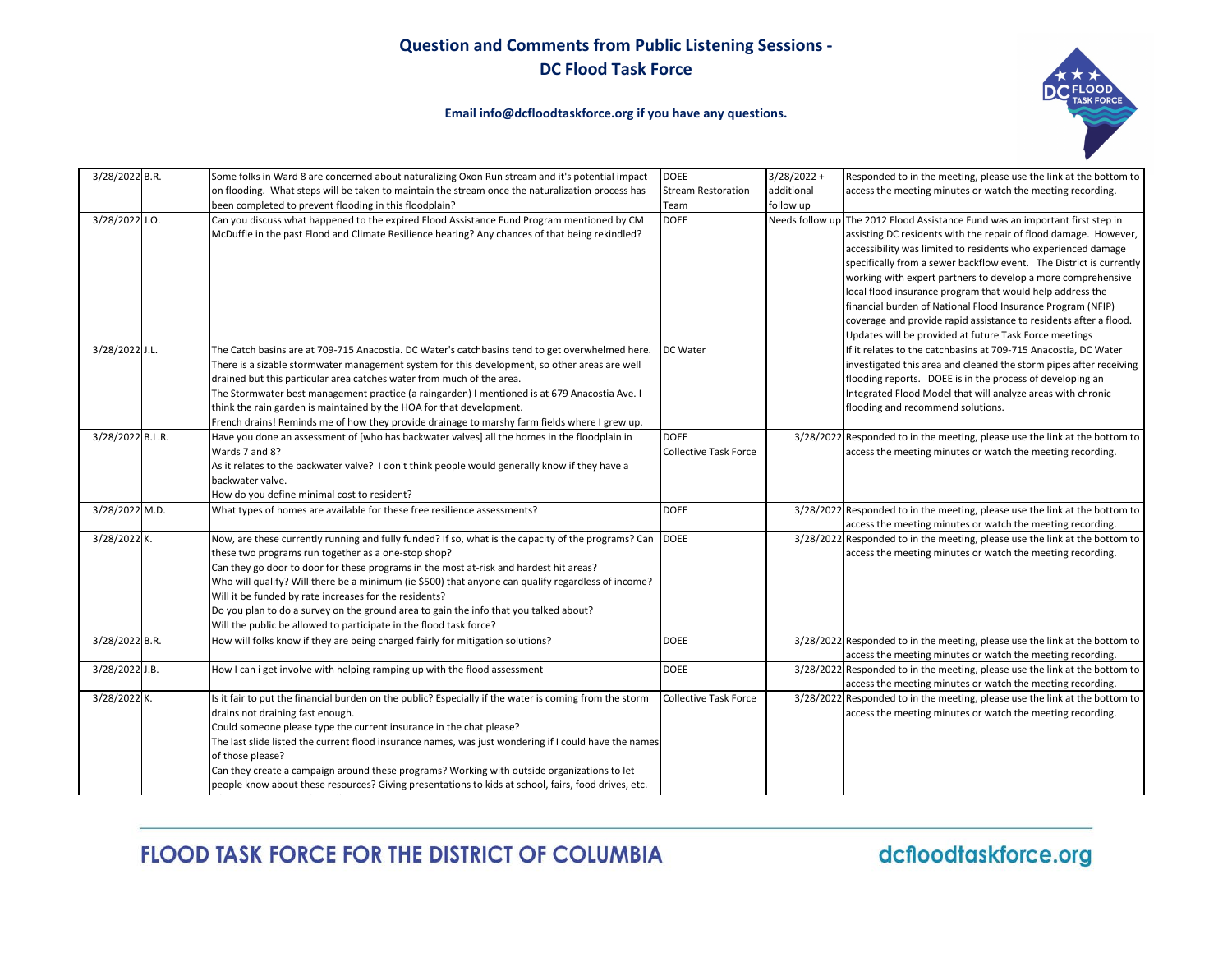**Email info@dcfloodtaskforce.org if you have any questions.**



| 3/28/2022 B.R. | I am concerned about the equity issues around the contracting and flood insurance. This is a huge<br>financial hardship for folks in disfavored communities in Wards 7 and 8. [Those folks who are hired<br>to come into homes to make repairs.]                                                                                                                                     | <b>Collective Task Force</b> | Noted concern<br>on 3/28/2022 | With the FloodSmart Homes Program, the District is working to<br>make resilience assessments available to owners of qualifying<br>homes at no charge. The District aims to use the results of the<br>resilience assessments to apply for federal grants to help fund<br>home improvements. Our intent is to cover most of the costs<br>through FEMA grants and District funds so that there would be<br>minimal cost to participating homeowners.                                                                                                                                                                                                                                                                                                                 |
|----------------|--------------------------------------------------------------------------------------------------------------------------------------------------------------------------------------------------------------------------------------------------------------------------------------------------------------------------------------------------------------------------------------|------------------------------|-------------------------------|-------------------------------------------------------------------------------------------------------------------------------------------------------------------------------------------------------------------------------------------------------------------------------------------------------------------------------------------------------------------------------------------------------------------------------------------------------------------------------------------------------------------------------------------------------------------------------------------------------------------------------------------------------------------------------------------------------------------------------------------------------------------|
| 3/28/2022 J.O. | Also concerned with the equity issues, would love to hear more information or any developments<br>surrounding a general flood assistance fund for low income communities.                                                                                                                                                                                                            | <b>Collective Task Force</b> |                               | Regarding a general flood assistance fund - we are exploring<br>similar options both through our FloodSmart Homes proposal, as<br>well as alternate "flood insurance programs" that could help<br>provide rapid assistance to residents after a flood. The details will<br>be discussed in future Task Force meetings but there is clear<br>intent to make these programs affordable and beneficial to low<br>income communities.                                                                                                                                                                                                                                                                                                                                 |
| 3/28/2022 K.   | A basic funding package for everyone regardless of income in the highest hit areas with a scale for<br>income. EX: 100,000 gets 500, 80,000 gets 600, 20,000 is free up to x dollars.                                                                                                                                                                                                | <b>Collective Task Force</b> |                               | Thank you for your comment. We will consider such a sliding<br>scale for both the FloodSmart Homes program and for any Flood<br>Insurance Program aimed at providing assistance after a flood.                                                                                                                                                                                                                                                                                                                                                                                                                                                                                                                                                                    |
| 3/28/2022 J.   | the district needs to let ratepayers finance stormwater project and reap the financial benefit,<br>meaning they can be paid back with stormwater credits for these infrastructure project, that is<br>already being done in our src program                                                                                                                                          | <b>DOEE</b>                  |                               | We appreciate this idea and are always looking for new ways to<br>finance and innovate with Green Infrastructure. The more green<br>infrastructure we have in the city, the more we will be able to<br>reduce the water volume that flows into public spaces during rain<br>storms. However, the retention standards that govern the<br>creation of SRCs are more focused about ensuring water quality<br>benefits, and won't necessarily help solve flooding problems due<br>to the sheer volume of water that is generated during rainstorms.                                                                                                                                                                                                                   |
| 3/28/2022 B.R. | The Mayor is promoting an eco-system of equity. I think projects east of the river should be a<br>priority.                                                                                                                                                                                                                                                                          | <b>Collective Task Force</b> |                               | Thank you for your feedback. The Task Force is definitely<br>concerned about equity. This is from the Mission Statement: "The<br>Task Force shall identify equitable ways to reduce the risk of<br>water damage from coastal, interior, riverine, and sewer back up<br>floods in the District, as well as ways to reduce financial impacts<br>of flooding on low- and fixed-income homeowners. In considering<br>potential actions, the Task Force shall prioritize the protection of<br>vulnerable populations, maintenance of the District's affordable<br>housing stock, increasing the District's housing supply in a safe<br>and resilient manner, supporting ongoing economic development,<br>and mitigating disparities in real estate access and equity." |
| 3/28/2022 J.L. | Curious to see what the thinking of sea level rise due to climate change. In the Anacostia river at<br>least. We have already had about a foot rise in the last several decades. Looking at inidation maps<br>going forward, what is the broader strategy mitigating that for DC? I live about 16 feet above sea<br>level and a lot of my neighbors are lower so I worry about them. | <b>DOEE Responded</b>        |                               | 3/28/2022 Responded to in the meeting, please use the link at the bottom to<br>access the meeting minutes or watch the meeting recording.                                                                                                                                                                                                                                                                                                                                                                                                                                                                                                                                                                                                                         |

FLOOD TASK FORCE FOR THE DISTRICT OF COLUMBIA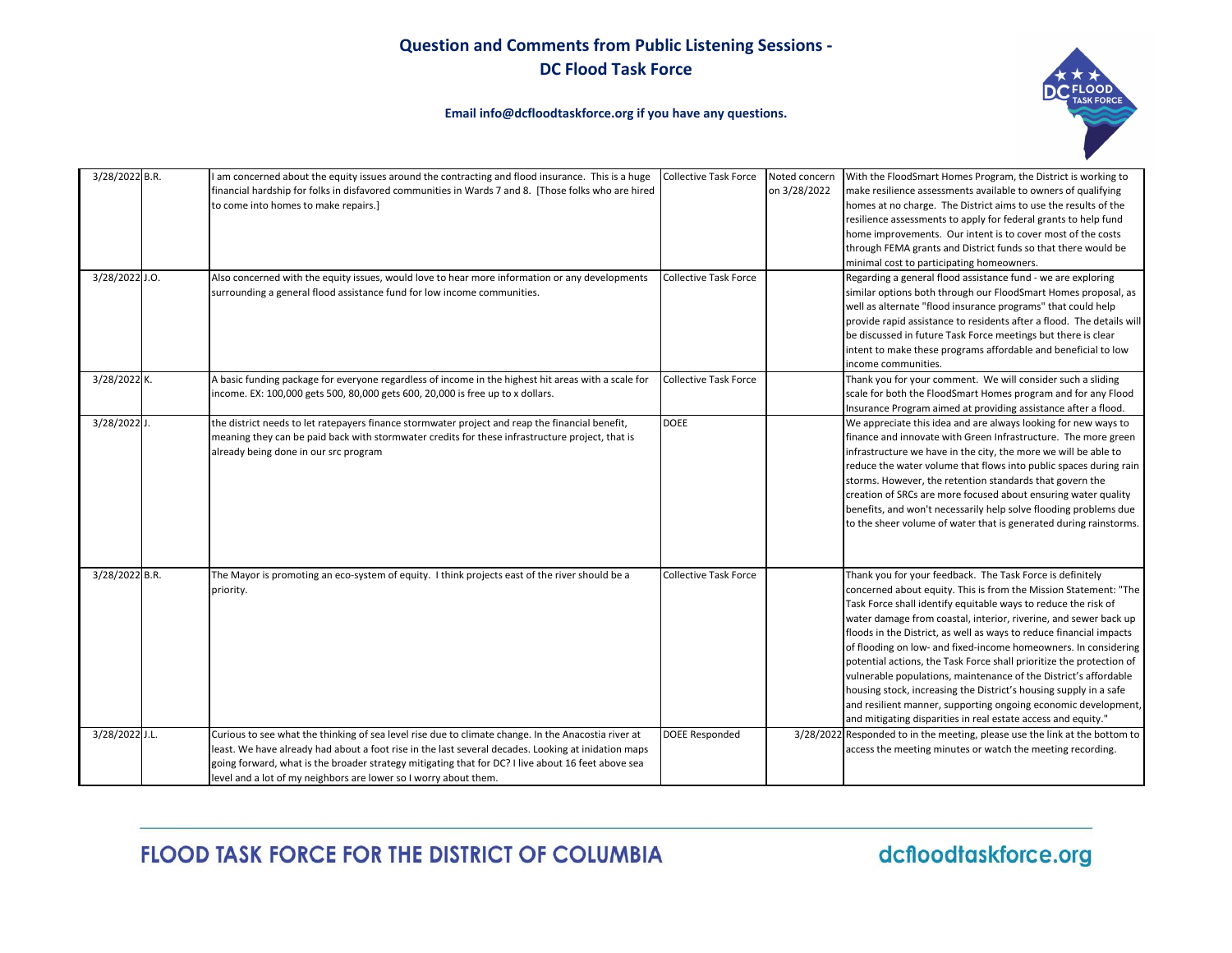**Email info@dcfloodtaskforce.org if you have any questions.**



| 3/28/2022 J.B. |                                   | I am a District Resident and Stormwater contractor, a lot of these projects are going to take a lot of<br>residential help or private help from citizens to get this information out. I have been working in this<br>field 7 years. When it comes to the district government putting out these projects, they are great. I<br>think stormwater is the holy grail of infrastructure [projects] right now in the district. Its just getting<br>everyone educated on understanding how we can all work together, making money and also<br>creating jobs, with this stormwater infrastructure. With the Green infrastructure program where<br>they pay stormwater credit to property owners to install green infrastrucutre on their<br>propertythere is a part of this where people can make money | Acknowledged<br>comments and<br>suggestions |                         | 3/28/2022 Responded to in the meeting, please use the link at the bottom to<br>access the meeting minutes or watch the meeting recording.                                                                                                                                                                                                                                                                                                                                                                                                                                                                                            |
|----------------|-----------------------------------|-------------------------------------------------------------------------------------------------------------------------------------------------------------------------------------------------------------------------------------------------------------------------------------------------------------------------------------------------------------------------------------------------------------------------------------------------------------------------------------------------------------------------------------------------------------------------------------------------------------------------------------------------------------------------------------------------------------------------------------------------------------------------------------------------|---------------------------------------------|-------------------------|--------------------------------------------------------------------------------------------------------------------------------------------------------------------------------------------------------------------------------------------------------------------------------------------------------------------------------------------------------------------------------------------------------------------------------------------------------------------------------------------------------------------------------------------------------------------------------------------------------------------------------------|
| 3/28/2022 B.R. |                                   | A-PAC did an equity tour, the first tour was at Marvin Gaye park. I was sadden by what was done<br>with the Watts Branch stream. Its one thing for us to be in this meeting talking about it                                                                                                                                                                                                                                                                                                                                                                                                                                                                                                                                                                                                    | <b>DOEE</b>                                 |                         | We are sorry to hear your frustrations with the Watts Branch<br>restoration project. We'd like to know more about your specific<br>concerns, can you email Josh.Burch@dc.gov with further<br>information.                                                                                                                                                                                                                                                                                                                                                                                                                            |
|                | 4/14/2022 A.F. (during<br>Series) | Will any of these programs to help residents financially be retroactive to those that have previously<br>DCAR Speaker experienced floods. Also programs like the back flow prevention valve, need to be offered in a way<br>that DC pays the contractor. We shouldn't have to come out of pocket several thousand dollars in<br>advance and then have to apply for reimbursement.                                                                                                                                                                                                                                                                                                                                                                                                               | Collective Task Force                       |                         | Thank you for the question - we will bring this up for the Task<br>Force to consider during the Residential Resilience Action Team<br>meetings as they discuss the development of a program to help<br>residents after flood events.                                                                                                                                                                                                                                                                                                                                                                                                 |
| 3/31/2022 M.J. |                                   | I was told there is a statute of limitations for claims. Is it 2 or 3 years                                                                                                                                                                                                                                                                                                                                                                                                                                                                                                                                                                                                                                                                                                                     | DC Water                                    | Additional<br>follow-up | While we are not able to offer legal advice to customers,<br>generally, the statute of limitations can be affected by various<br>factors. We strongly suggest you consult an attorney to discuss<br>the potential claim and which statute of limitations would apply.                                                                                                                                                                                                                                                                                                                                                                |
| 3/31/2022 Z.   |                                   | What about flood insurance, was it a sewer backup?                                                                                                                                                                                                                                                                                                                                                                                                                                                                                                                                                                                                                                                                                                                                              | <b>DOEE</b>                                 |                         | Generally, homeowners' policies do not cover sewer backup<br>insurance, a separate endorsement is usually necessary. Typically,<br>there is no requirement for sewer backup coverage to give a<br>discount for having a working sump pump, but some insurers may<br>require it. The cost of adding sewer backup coverage should be<br>considered in consultation with your insurance professional.                                                                                                                                                                                                                                   |
| 3/31/2022 B.C. |                                   | Do you have information on what the flood group DC Silverjackets is?                                                                                                                                                                                                                                                                                                                                                                                                                                                                                                                                                                                                                                                                                                                            | <b>DOEE</b>                                 |                         | The D.C. Silver Jackets is an interagency team comprised of<br>members from federal, District of Columbia and regional agencies,<br>as well as academia. This team leverages resources to identify and<br>implement comprehensive, resilient, and sustainable solutions to<br>reduce flood risk around the District and to assist local<br>communities. Flood risk management is critical in the District, as<br>there are three types of flooding that can impact low areas of the<br>city: river; coastal storm surge; and interior. You can see their<br>website at: https://silverjackets.nfrmp.us/State-<br>Teams/Washington-DC |
| 3/31/2022 Z.   |                                   | If we have sump pumps, can we get a discount on the flood insurance?                                                                                                                                                                                                                                                                                                                                                                                                                                                                                                                                                                                                                                                                                                                            | <b>DOEE</b>                                 |                         | Sump pumps specifically do not decrease the cost of flood<br>insurance, but other measures such<br>as installing crawlspace flood vents, elevating utility equipment,<br>and obtaining an Elevation Certificate<br>may help lower premiums.                                                                                                                                                                                                                                                                                                                                                                                          |
| 3/31/2022 D.F. |                                   | How much of the problem could be from the thousands of toilets that are flushing due to the<br>tremendous increase in population? is it only from rainwater?                                                                                                                                                                                                                                                                                                                                                                                                                                                                                                                                                                                                                                    | DC Water                                    |                         | Sewers are modeled for sanitary flows from new development<br>prior to approval. DOEE regulations require on site storm water                                                                                                                                                                                                                                                                                                                                                                                                                                                                                                        |

**FLOOD TASK FORCE FOR THE DISTRICT OF COLUMBIA** 

dcfloodtaskforce.org